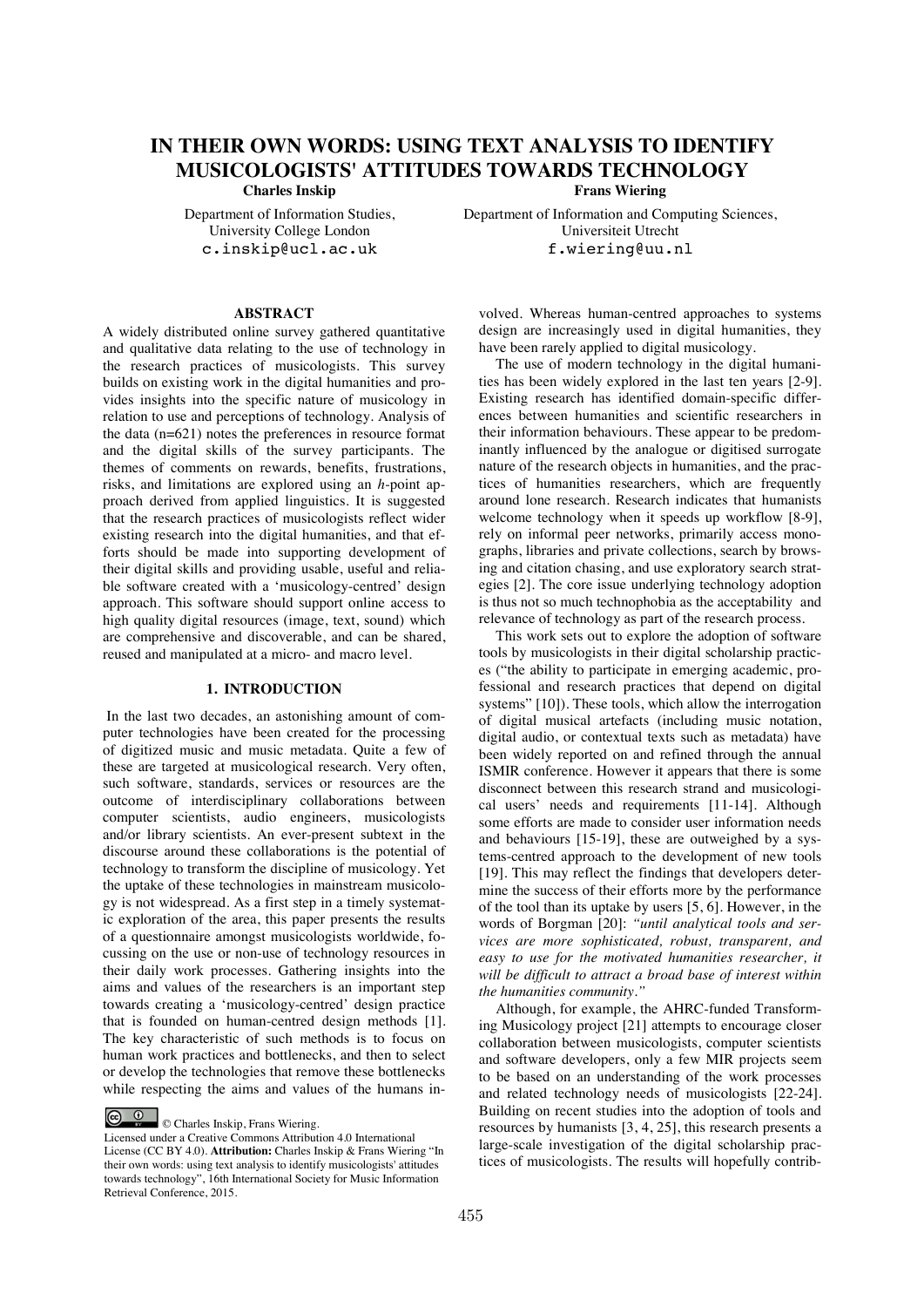ute to the development of usable systems which reflect work practices and attitudes of this community.

# **2. METHODOLOGY**

We created an online survey named 'What Do Musicologists Do All Day' (WDMDAD). With this survey we wanted to gather data on the research musicologists do, how they use (or don't use) technology in their research, and how they assess positive and negative aspects of technology. Our main purpose was to collect rich and detailed stories in their responses, which we did by means of open-ended questions, contextualized within demographic data. We were seeking to explore behaviours and attitudes by encouraging the participants to communicate their experiences more freely than in a multiple choice survey. Our emphasis on rewards, frustrations, risks, limitations and benefits was drawn from a desire to encourage constructive responses of both a positive and negative nature, and enable us to build on previous work in digital humanities, particularly [4]. Though the questions are in English, we encouraged the participants to use their own language if they felt more comfortable this way. The questions are shown in Table 1. The survey rubric and questions were carefully designed to encourage musicologists with a broad range of digital skills and experience to contribute to the survey. Responses are anonymous. All participants gave informed consent in the use of the data they provided, following ethical guidelines of the researchers' institutions.

The survey was published online using the Opinio system. After the final question, participants were linked to a Google Form, where they were given the option to leave contact details if they wished to be informed about the results or participate in follow-up research. These personal data were not linked to the survey responses, maintaining the researchers' commitment to anonymity of the participants. The link to the survey was posted on various musicological mailing lists (including AMS, IAML (c. 700 subscribers), ICTM, SMT, musicology-all and several national lists). To stimulate wide international participation a mailing was sent to all (c. 700) members of the International Musicological Society and the Society for Interdisciplinary Music Studies (c. 70 members). Invitations to participate were circulated by national societies or lists in Australia, Austria, France, Germany, Netherlands (c. 200 members) and other countries. WDMDAD was mentioned a few times on social media. It is not known whether all participants are 'genuinely' musicologists, but from reviewing the responses it is clear that they self-identified as such. It is also possible that participation was skewed once the survey link was released 'into the wild'. Responses were collected from 4 December 2014 until 6 March 2015. Initially, there were some technical issues in showing the link to the Google Form, mainly for IOS devices, resolved after a few days. As a consequence, some participants submitted responses multiple times. Duplicate responses were removed, as were responses that didn't get beyond the first page (Q1-4). There was only one fake response. Reponses in languages other than English were translated by native speakers in collaboration with the research team who were able to provide explanatory context. The cleaned dataset responses were analysed identifying themes and patterns in the data, using a combination of Excel, SPSS and Nvivo10.

| <b>Question</b>                               | <b>Response</b>                       |
|-----------------------------------------------|---------------------------------------|
| Q1: What is your gender?                      | male / female /                       |
|                                               | prefer not to say                     |
| Q2: What is your age?                         | choose one of 6                       |
|                                               | categories                            |
| Q3: Please identify your location from this   | pick country                          |
| list                                          | from list                             |
| Q4: What is your level of education?          | bachelor / mas-<br>ters / PhD / other |
|                                               | (specify)                             |
| Q5: How confident would you say you are       | 5-point Likert                        |
| using digital systems and materials to find,  | scale (low-high)                      |
| organise and analyse research materials,      |                                       |
| and create and disseminate your findings?     |                                       |
| Q6: Where do you do your musicology re-       | select from 4 cat-                    |
| search? (you can choose more than one, if     | egories, if 'oth-                     |
| you like)                                     | er', specify                          |
| Q7: What is your speciality? (you can         | select from 11                        |
| choose more than one, if you like)            | categories, if                        |
|                                               | 'other', specify                      |
| Q8: What are you currently researching?       | Text                                  |
| Q9: Which is the information or music re-     | choose one of 10                      |
| source you use most in your musicology        | categories, if                        |
| research and writing?                         | 'other', specify                      |
| Q10: Which [Q9] do you use, why?              | text                                  |
| Q11: If you think you may have a prefer-      | text                                  |
| ence for using digital or physical resources  |                                       |
| in your work, why do you think this is?       |                                       |
| Q12: Tell a story about a rewarding or a      | text                                  |
| frustrating experience (or both, if you like) |                                       |
| with technology in your music research.       |                                       |
| Q13: What do you think are the risks and      | text                                  |
| limitations of the use of technology in mu-   |                                       |
| sicology research?                            |                                       |
| Q14: What do you think are the benefits of    | text                                  |
| using technology in musicology research?      |                                       |

### **Table 1.** Survey questions

The full texts were imported into NVivo10 for analysis. After automated removal of stop-words, the remaining terms were ranked by frequency. Recognising the importance of frequency in terms of identifying vocabularies and enabling comparisons between texts, recent work in applied linguistics [26] has found some value in applying the Hirsch index (*h-*index) [27] citation measure approach to text analysis. The percentage of appearance of key terms is generally around the 1-2% level, which is not unusual in this type of work. Most words only appear once. The  $h$ -point (where term rank  $=$  term frequency) provides a threshold whereby important thematic words (autosemantics) lying above this point are considered to be more significant than those below the *h-*point. Here, as stop words (synsemantics) had previously been removed from the texts, this approach enabled the identification of high-ranking autosemantics which were more likely to be related to the theme of the text [26] and was preferable to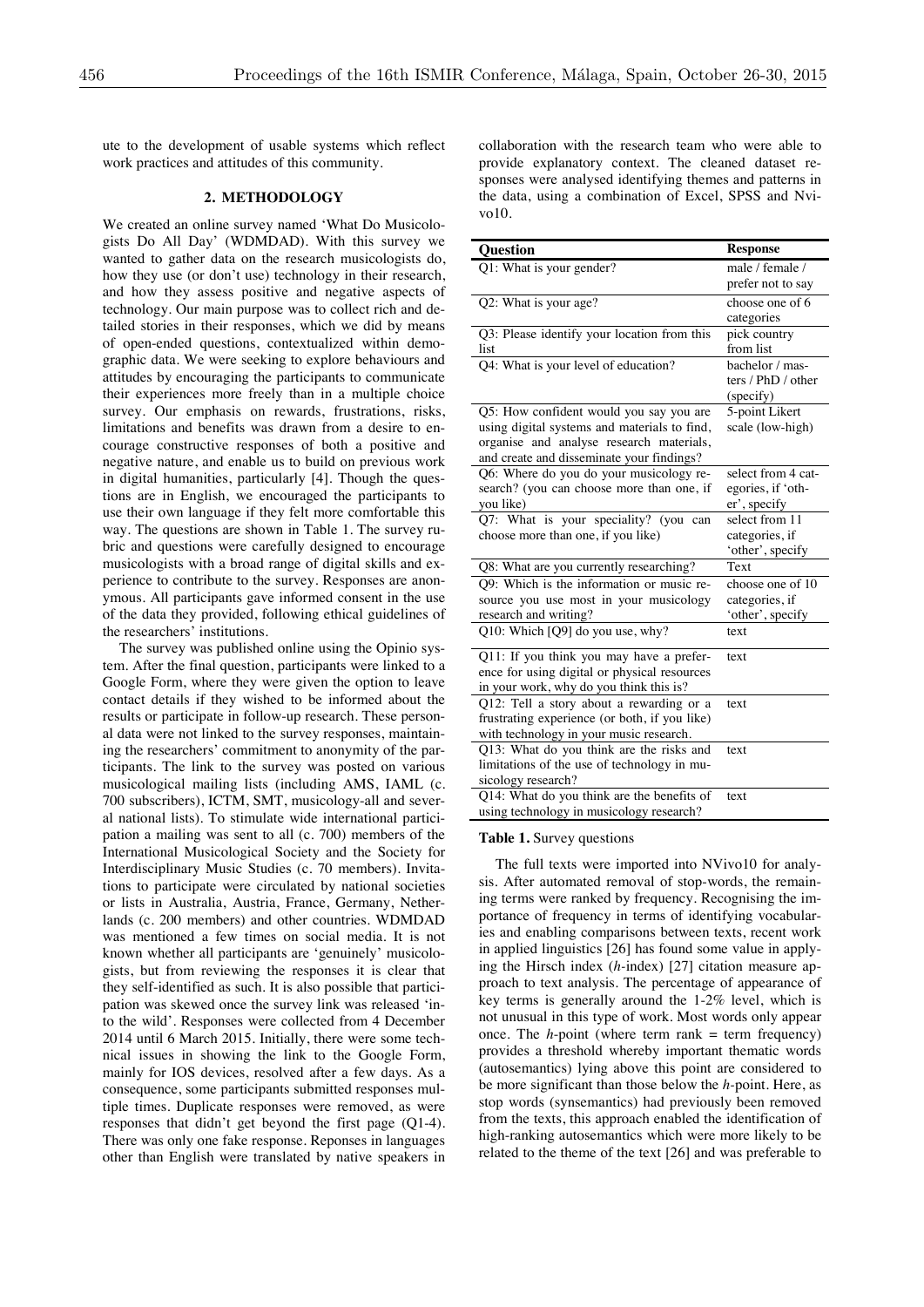arbitrarily choosing the 'top 10/15/20' terms as it also enabled comparison between texts. Visualisations of the concordances of the terms in the pre-*h* domain were examined to provide insights into their context. This process was repeated for each autosemantic term in the pre-*h* domain for each text (rewards, benefits, risks, limitations, frustrations). There were between 7,300 and 13,000 words in each of these corpora, each containing between 1,500 and 2,400 unique terms.

## **3. FINDINGS**

### **3.1 Demographics**

The data presented here focus on those aspects that are relevant to the analysis presented in this paper. The total number of usable responses was 621, coming from 46 different countries. A large majority of survey participants were from two continents: Europe (306) and North America (248). Around two thirds of the respondents (385) were from English-speaking countries.

Responses span all career phases, with the highest representation of the 30-39 age group (Figure 1). Females (314) and males (294) participated in almost equal numbers (13 prefer not to say). The respondents' level of education is high, with 'PhD /Doctorate' (449) and 'Masters' (129) as the largest categories. The two most important locations for doing research are 'Academic institution' (493) and 'Library, archive or museum' (197).

| <b>Digital skills</b> | Count |
|-----------------------|-------|
|                       |       |
|                       | 18    |
|                       | 132   |
|                       | 256   |
|                       | 213   |

Table 2. Self-evaluated level of digital skills (1=low, 5=high; mean=4.06, n=621)

Respondents assess their digital skills quite highly (Table 2) but there are considerable age differences (Figure 1). Although anecdotally there is a tendency for digital skills to decrease with age, more than half of the 70+ respondents rate their digital skills (DS) at 4 or 5.



**Figure 1.** Age group and digital skills of participants  $(n=621)$ 

#### **3.2 Preferred type of resource**

Respondents were asked to choose one type of preferred resource from a list (Table 3). Although some were reluctant to make a choice, overall 319 respondents prefer digital resources, 271 prefer physical resources. Musical resources, whether audio or notation, are preferred by only 43 respondents. However, the responses to Q10 show that a considerable part of the archival and manuscript collections are actually researched for their musical content.

| <b>Resource</b>                               | Count |
|-----------------------------------------------|-------|
| Digital books and journals                    | 193   |
| Physical books and journals                   | 188   |
| Digitised archives and manuscript collections | 104   |
| Physical archives and manuscript collections  | 62    |
| Other resource                                | 31    |
| Music audio on computer, phone, mobile device | 15    |
| Music audio on tape, record, CD               | 12    |
| Physical collection of music editions         | 9     |
| Digital collection of music editions          |       |
| Online music audio collection                 | 3     |

**Table 3.** Preferred resource (n=621)

It can be seen in Figure 2 that there appears to be a correlation between the preferred format and the level of digital skills, participants with digital skills 3 (DS3) preferring physical resources, while those with 5 (DS5) lean towards digital resources.



**Figure 2.** Preferred information resource by digital skills  $(n=571)$ 

The participants were given the option to choose more than one speciality subject. The majority selected historical musicology. The representations in Figure 3 provide some insights into the self-evaluated digital skills across speciality. While computational and systematic musicology shows a higher coverage of DS4 and DS5, performance practice, historical and library / archive / museum research and other areas of study show a higher proportion of DS1-3.

#### **3.3 Rewards**

For Q12, an *h*-point of 23 was identified. Terms from the pre-*h* domain are emboldened hereafter. (Respondent code in parentheses.) **Access**, here, is used in relation not only to access to the researchers' own materials "*almost wherever I am" (091)* but more widely to **digitized** primary and secondary **sources** such as "*databases, online journals, digitised books, scores" (168), "newspaper archives" (201), "quality recordings" (221)* and *"highquality color images" (557)*. This access allows engagement of a high quality: "*It really makes me feel I could be*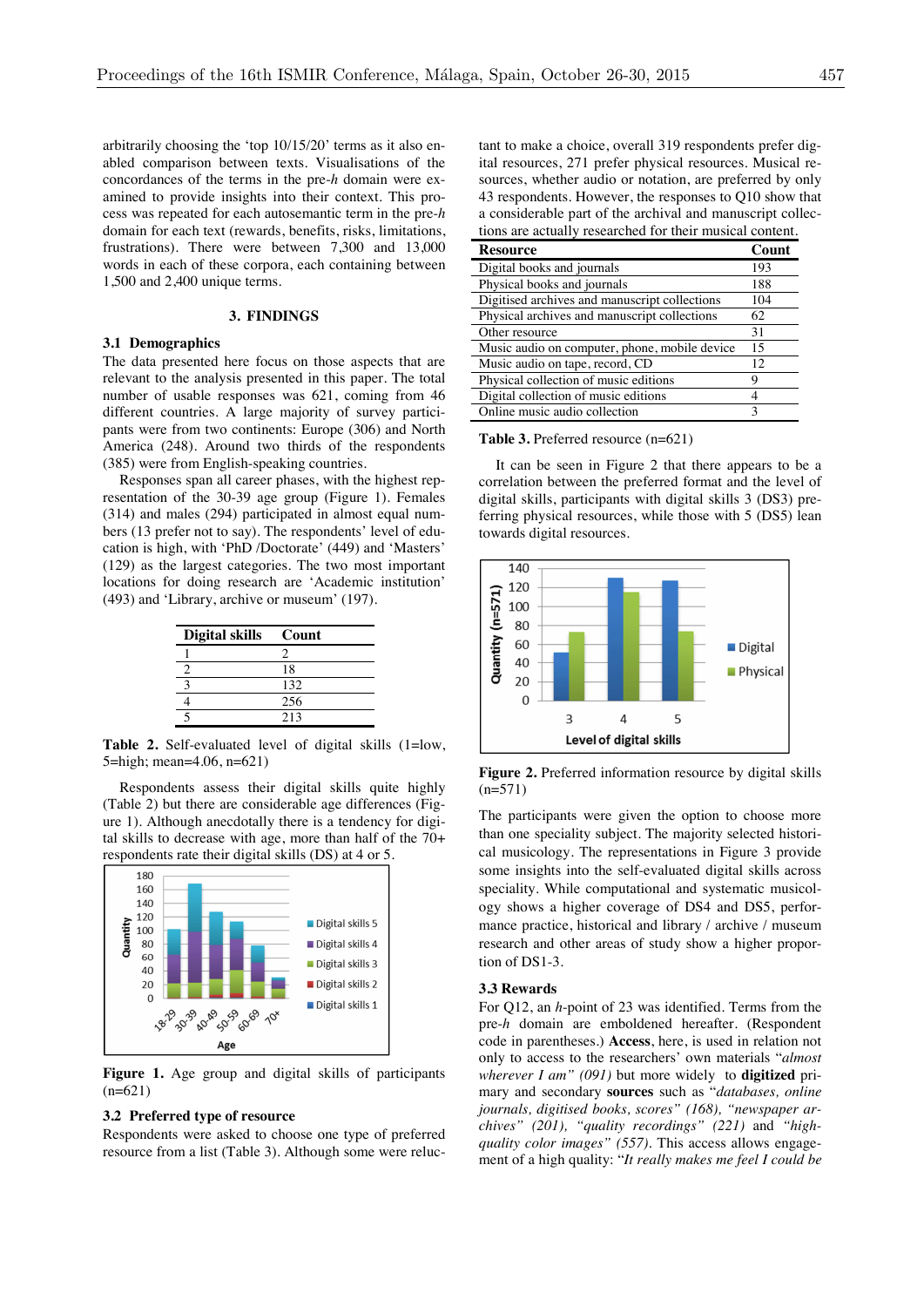

ing, organising, processing, manipulating and analyzing data are key benefits for some members of this community: *"modern technology provides new research opportunities, it helps to work in a timesaving way and it makes communication easier and faster." (286)*. The ability to **share** research data, ideas and findings



*in a library in Italy" (270)* and it is not unusual to find this being evaluated favourably in terms of **time**-saved. Further deep analysis through close reading of the texts of the concordances around these key autosemantics highlighted the importance to the participants of using technology to save **time** and increase the speed of their workflow: "*…now I can see them all in one afternoon" (022)* and minimize the need for travel to engage with a wide range of primary and secondary **sources**. Images of **manuscripts**, scores and digital **books** are considered to be particularly useful, while favourable mentions of **library** catalogues, **digital** archives, scholarly databases and various types of **software** (Sonic Visualiser, Audacity, image manipulation) also feature widely in these texts: *"I cannot think what I would be able to do without this software!" (592)*.

### **3.3 Benefits**

The process was repeated, examining the texts describing the participants views on the benefits of technology (Q14). The pre-*h* domain (*h*=35) vocabulary featured some similar terms to those in the 'rewards' texts, but included a richer, less concentrated use of terms, reflected by the higher *h* value. This indicates there is a wider range of issues than in the 'rewards' texts. Once again, **access** was considered to be an important term in the vocabulary. It creates the *"potential to formulate projects or research questions hitherto unthinkable" (003)*, saving **time** and money, reducing the need for travel to visit **archives** and improving efficiency, enabling researchers to engage with up-to-date **resources** or **materials** (in the physical form as manuscripts or other paper-based documents, or as **recordings**) located globally which would otherwise be out of reach because of distance, cost, or the fragility of unique items. Downsides are recognized: *"it can be really time consuming to separate the wheat from the chaff" (313)* and *"excess of information, lack of a methodology for analyzing recorded sound" (203)*. It is not only materials that are accessible: "… *people, music, documents, can be accessed around the world" (336)*. This accessibility enables the collection and analysis of **data***"in a way which would not be possible for a human being" (021)* which may lead to *"…more accurate findings, as many things can be really 'counted', not the gut feeling that musicologists in the past had" (039)*. Gathermore easily is also highlighted (*"whether it be in formal 'journal' form or informal such as facebook, email, or texting" (249)*.

### **3.4 Risks**

For the texts relating to 'risks' the *h*-point was 20. The recurring theme of **access** here (Q13) focuses on how "*the vast majority of resources have not been digitized" (65)* and the risk of loss of knowledge (through lack of comprehensive digitized collections, or closed subscriptions) and loss of artefacts (through failure of or developments in technology). It is suggested that *"immediacy of access to a wide range of material encourages a rapidity of response and decision" (015)* which may lead to more superficial research and there are fears that physical objects may even *"be overlooked" (319)* leading to "*privileging digital sources" (188)*. Some of the views on **access** link to those on **availability**. Excessive amounts of available resources may lead to *"complacency and overconfidence" (052)*, *"an incomplete and imbalanced picture" (186)* or *"laziness" (numerous)*. There is evidence of strong feelings in these texts that the wide availability of digitized resources may mean that *"musicology will be too superficial and lose authority as a serious contribution to society" (604)* and that by focusing on electronic journals rather than **books** this may lead to *"apparently clever new historicist readings that are in fact shallow." (424).* This links to a strong view that technological determinism is a problem: *"Technology … cannot replace using the grey stuff between the ears" (003)*. While concerns about the risks of losing or corrupting insufficiently preserved or stored **data** appear, there is a fear that the problem in concentrating on the interpretation of large datasets may be *"that is not feasible to listen through and analyze. It disincentivizes selective recording" (312)* and *"need[s] to be done with extreme care" (100).* The tension between **digital** materials and the **materiality** of **physical sources** and **resources** reinforces this apparent fear of superficiality and, particularly, incompleteness of research "*[s]ome things cannot be gleaned from digitized copies only" (090).* For some, digital materials are not to be trusted because of the "*seduction*" and "*temptation*" of their (inherent) "*shallowness*"*.* This is not the only view: *"From my informatics-biased standpoint, the use of digital technology in music research is a clear net-positive as a way to augment and enhance traditional musicological approaches" (410)*.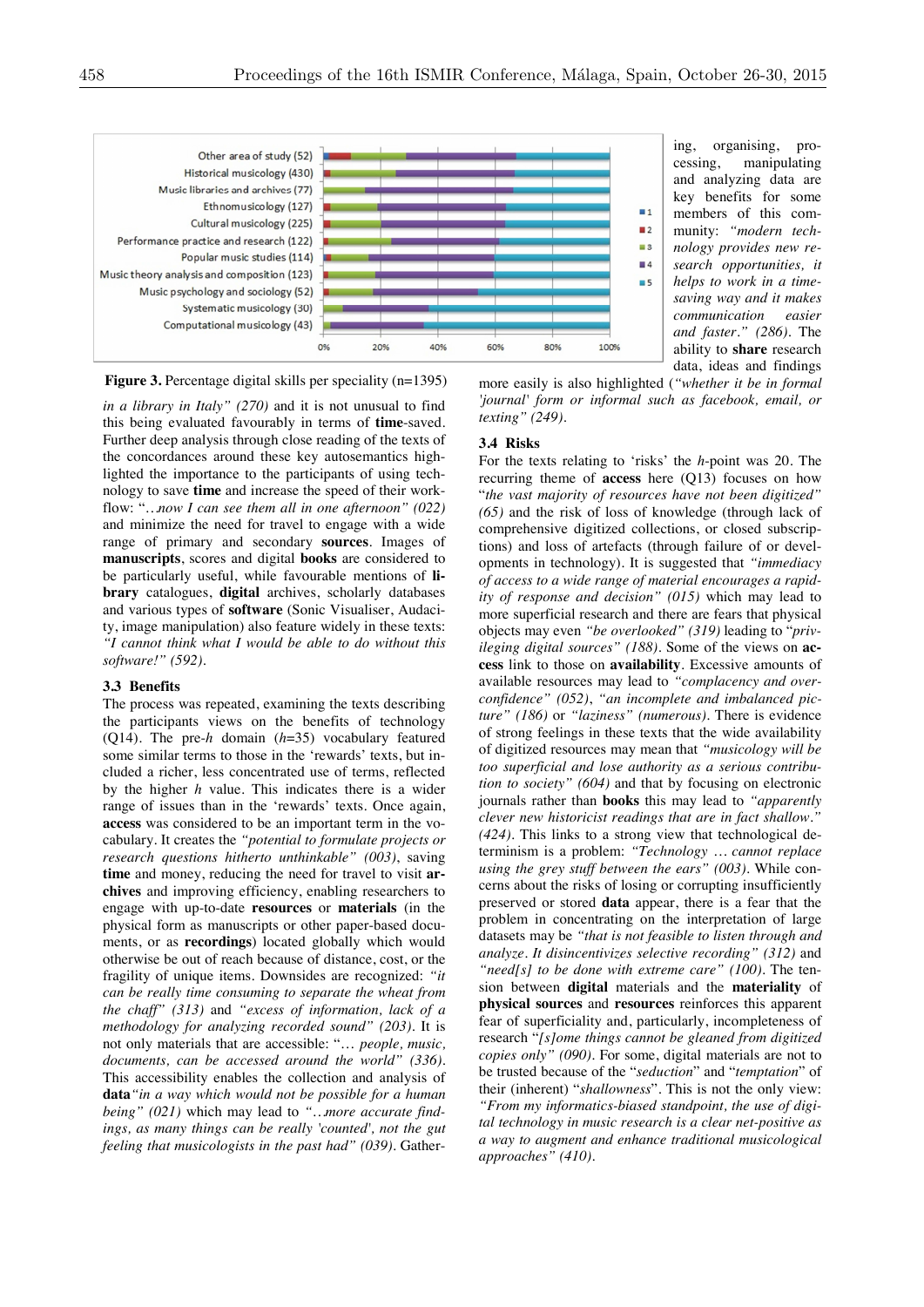#### *3.5* **Limitations**

The 'limitations' texts *h*-point was 22. The fears around **materiality** are echoed in the comments on limitations (Q13), partly because increased **access** to the **digital** manifestation of **information** objects can be seen to lead to decreased availability of the physical item, and those which have not yet been **digitized** are also considered to be unavailable. Costly subscriptions to academic journals (JSTOR is particularly popular) are a concern to unaffiliated researchers and those within academia alike (as subscriptions may be limited to on-site access): "*digitization thus increasingly creates a dichotomy of researchers" (337)* and Open Access is not seen to successfully solve this issue. The requirement to have access to the Internet and competency in the use of technology is also seen as a limitation by some. The use of **archives** continues to reflect the concerns around the **materiality** argument and develops on the theme of comprehensive research practices: "*Carl Ludwig's 'Repertorium Organorum' may be hellish to use, but it's still indispensable" (058).* The opportunities for *"serendipity"* through browsing the physical **library** are particularly highlighted: *"Browsing in the digital realm is a far less productive activity than browsing in library stacks" (068)* and digital archives *"do not always capture the creative process, or iterations, of materials" (420).* **Search** for **sources** may be incomplete, *"missing the surrounding context" (037)* and particularly OCR is limited. It seems likely there is a role for **libraries** here in terms of developing the search skills of their users alongside the functionality of their search interfaces: *"I'm never certain that all bases have been covered in a search" (233)*. When speaking about primary research **sources**, again the materiality is paramount: *"It is much easier to turn a page physically" (341)* as well as authority: "*Digital materials can be posted by anyone" (492).* Although the participants generally seem happy to either **read books** online or from the shelf (with some strong exceptions relating to materiality, eye-strain and the tendency to skim electronic materials), they are wary of the problems around e-books' usability and long term access.

#### **3.6 Frustration**

Notable in the 'frustrations' texts (Q12) (*h*-point=26) was the appearance of **software** brands, particularly **Finale**, **Sibelius**, **Office** and **Word**. These frustrations are important issues when considering the self-assessed digital skills of the participants. Despite most participants describing themselves as being  $3 - 5$  in digital skills, they are suffering from **software** (or **programmes**) being difficult to integrate with the idiosyncrasies of musical research practices as well as being time-consuming to learn, unreliable and unnecessarily updated. Although users may be familiar with Linux, LaTeX and Sonic Visualiser, some participants are not working with modern **software**.

More generally, **documents** here are generated by the researchers and may be unexpectedly reformatted in some way by software, while **data** can be *'the bane of my existence' (198)* in terms of entering, and is easily lost or corrupted if it has not been backed up (an *'annoyance' (368)*). **Books** (electronic or physical) and **recordings**  can be difficult to **find** because **library** catalogues are not always intuitive, and e-books are difficult to read because library e-reader interfaces are *'unfriendly' (081)* and *'difficult to use' (086)*. Hardware can create difficulties – **computers** can be *'very old'*, *'slow'*, and can *'crash'* – intervention by intermediaries may be required, although these can be unreliable.

Although there is an understanding that not all resources have been digitized, and that material artefacts are still extremely important as research objects in their own right, there is clearly frustration that online access, facilitated by seamless search, is not comprehensive and universal. There are issues around varying levels of **online access** to **digital** journals and databases caused by *"patchy institutional subscriptions" (212)* or as an outcome of being in the field or unaffiliated researcher status. This is compounded by problems with **search.** Within e-books or databases there is an expectation that fulltext search is readily available (and fully functional) with high precision (*"There are a lot of bogus references to items .. that show up in search engines" (301)*) and recall ("*the database search was not picking up articles/reviews that I knew should be there" (284)*) anticipating user context: "*If one searches for 'organum' in the database 'Academic Search Premier' -- all sorts of medical journal articles pop up." (233)*.

Lack of **time** is a big problem for these participants, not to be wasted on *"learning software that I don't end up using" (363).* Infrequent use of complex software in research workflows leads to difficulties: "*Every time I come back to it, it feels like I have to learn it all over again" (363).* 



**Figure 4.** Key terms ranked by percentage use

#### **4. DISCUSSION**

On examination of the various pre *h*-point vocabulary analyses discussed above, it is clear that while the participants are enthusiastic about the rewards and benefits of the use of technology in their research, they have strong reservations around the risks and limitations of these technologies, which are often realized through frustrations when trying to achieve their research objectives. In particular the issues around **access, books** and **sources, finding** and **searching** and **time** are considered to be both positive and negative (Figure 4).

In Figure 5 the use of the key terms is broken up by digital skills of participants: the closer to the centre the line becomes, the less frequently the term is used. This data is incomplete (n=2 for DL1; n=18 for DL2) and un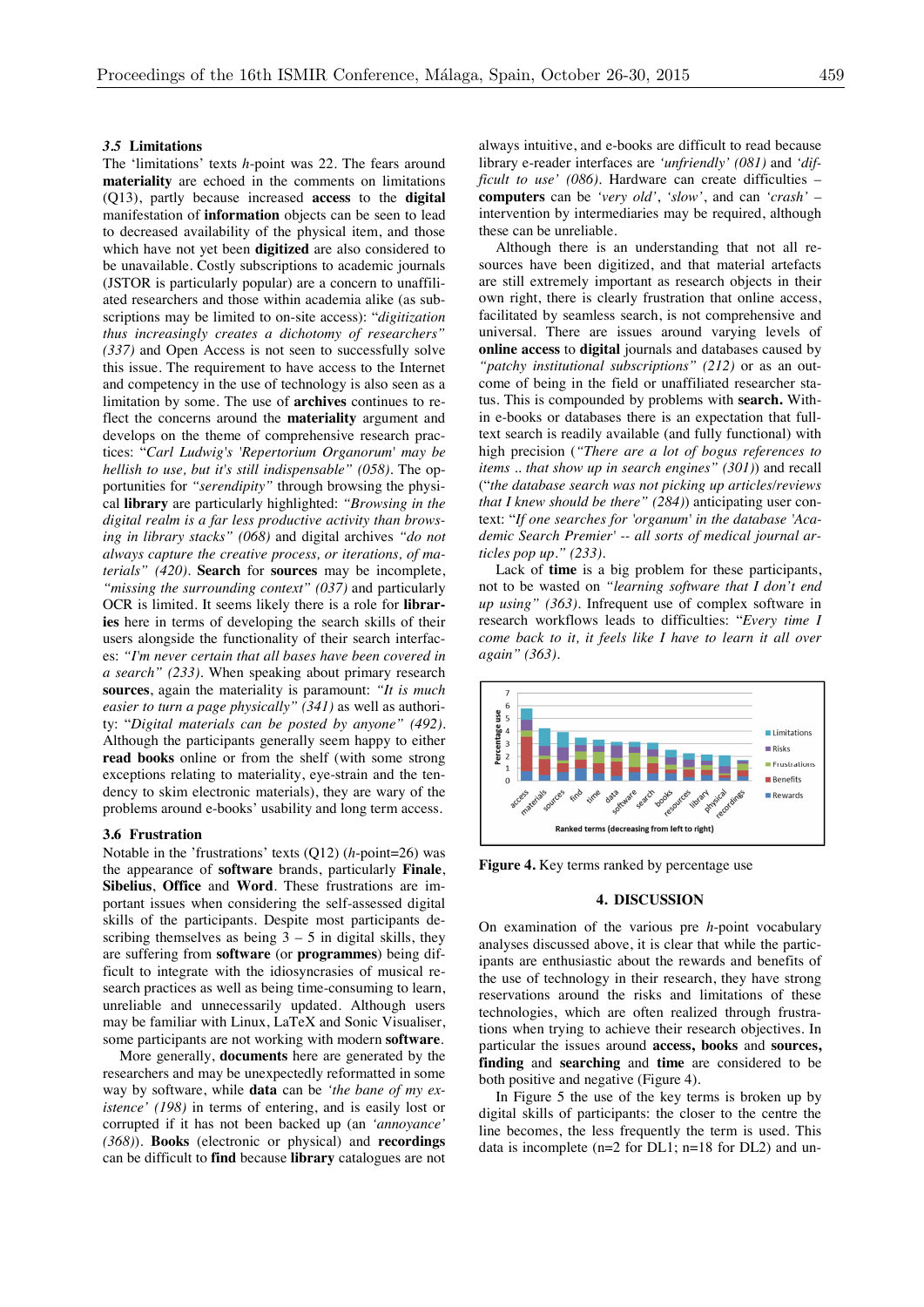likely to be representative (reinforced by close examination of the terms in context) and is not included here. However it is interesting to observe that there appears to be more emphasis on technical terms (**software**, **data**) by DL5 while the least frequently used term by DL3 is **software**. **Libraries** are emphasized by DL3, while **sources** are ranked lower by DL5 than by their counterparts.



**Figure 5.** Key terms and digital skills ranked by percentage appearances in texts

The general consistency in the ranking of these terms is notable, reinforcing the idea that there is likely to be an agreed vocabulary and common practices within this community. Also, a common set of disciplinary values seem to emerge from the responses, emphasising qualities such as completeness, depth of analysis, accuracy, reliability, serendipity and the materiality of resources. It was observed above that musical resources were preferred by only a minority (7%) of the respondents. One possible explanation is that researchers study known musical items and mainly gather information *about* the music. However, many researchers study the musical content of archives and manuscript collections, and editing music is often their core activity. This relates in an interesting way to shortcomings that are observed in music printing software such as Finale and Sibelius, especially for creating scholarly editions of early music. Also, no tool support is reported for managing editorial data. There is clearly a case to be made for the development of systems that support the entire editorial workflow.

In summary, the (self-defined) musicologists who kindly took this survey and provided us with their thoughts clearly have access to technology (they did the survey online) and have positive and negative views (often held simultaneously) about its value in their research process. They may work unaffiliated and alone, or in an office with colleagues, and it is quite likely they are interested in historical or cultural musicology, or popular music studies. They are really excited about the increased access afforded by digital technologies and resources but some are wary of how digitization may make research superficial, undermining the discipline. They are habitual readers and want context-dependent access to physical and digital artefacts. They use software when it contributes to their workflow, and have a range of levels of digital fluency. Respondents rated their digital skills quite highly. However, the problems they report with consumer technologies suggest that they often overrated themselves. Also, there are many signs of insecurity in working with digital resources. Digital methodologies are apparently not yet well integrated with mainstream research practice.

# **5. CONCLUSIONS AND FUTURE WORK**

It is suggested that the research practices of musicologists reflect wider existing research into the digital humanities and that efforts should be made into supporting the development of their digital skills and in providing reliable user-centred software. This software should support online access to high quality digital resources (image, text, sound) which are comprehensive and discoverable, and can be shared, reused and manipulated at a microand macro level.

In the above we have presented an initial analysis of the WDMDAD data, and while the size of the sample allows some generalization we recognize that there are likely to be differences amongst sub-disciplines within the population. Further work will examine the data at a more granular level, providing better understanding of work practices within sub-disciplines. Resources and software mentioned by participants also merit attention, for example for creating a collection of application scenarios. Finally, a comparison of the vocabularies used by musicologists and MIR researchers to describe technology may help to identify areas where misunderstanding may arise or values may clash. After completing this analysis, we will make the data available in a form that guarantees the anonymity of the participants.

Although it is too early to know in detail what musicologists do all day, we will use the findings of the WDMDAD survey to guide the next steps in our research, which will include in-depth interviews, work with focus groups and co-design of prototype tools in the pursuit of answering this rather big question. Ultimately, we hope to raise the awareness of the importance of musicology centred design, and to contribute to the systematic creation of usable software and resources that enhance (and may ultimately transform) musicological research.

### **6. ACKNOWLEDGEMENTS**

The authors would like to express their gratitude to the participants who freely gave their valuable contributions, the societies who helped by promoting the survey, and the colleagues who offered guidance on SPSS and translations. Frans Wiering was supported by the FES project COMMIT/ and the AHRC project Transforming Musicology.

### **7. REFERENCES**

- [1] Benyon, D. (2014). *Designing Interactive Systems: A Comprehensive Guide to HCI, UX and Interaction Design.* Pearson.
- [2] Barrett, A. (2005). The information seeking habits of graduate student researchers in the humanities. *The Journal of Academic Librarianship* 31(4) : 324-331.
- [3] Bulger, M. & Meyer, E., De la Flor, G., Terras, M., Wyatt, S., Jirotka, M., Eccles, K., Madsen, C. (2011). Reinventing Research? Information Practices in the